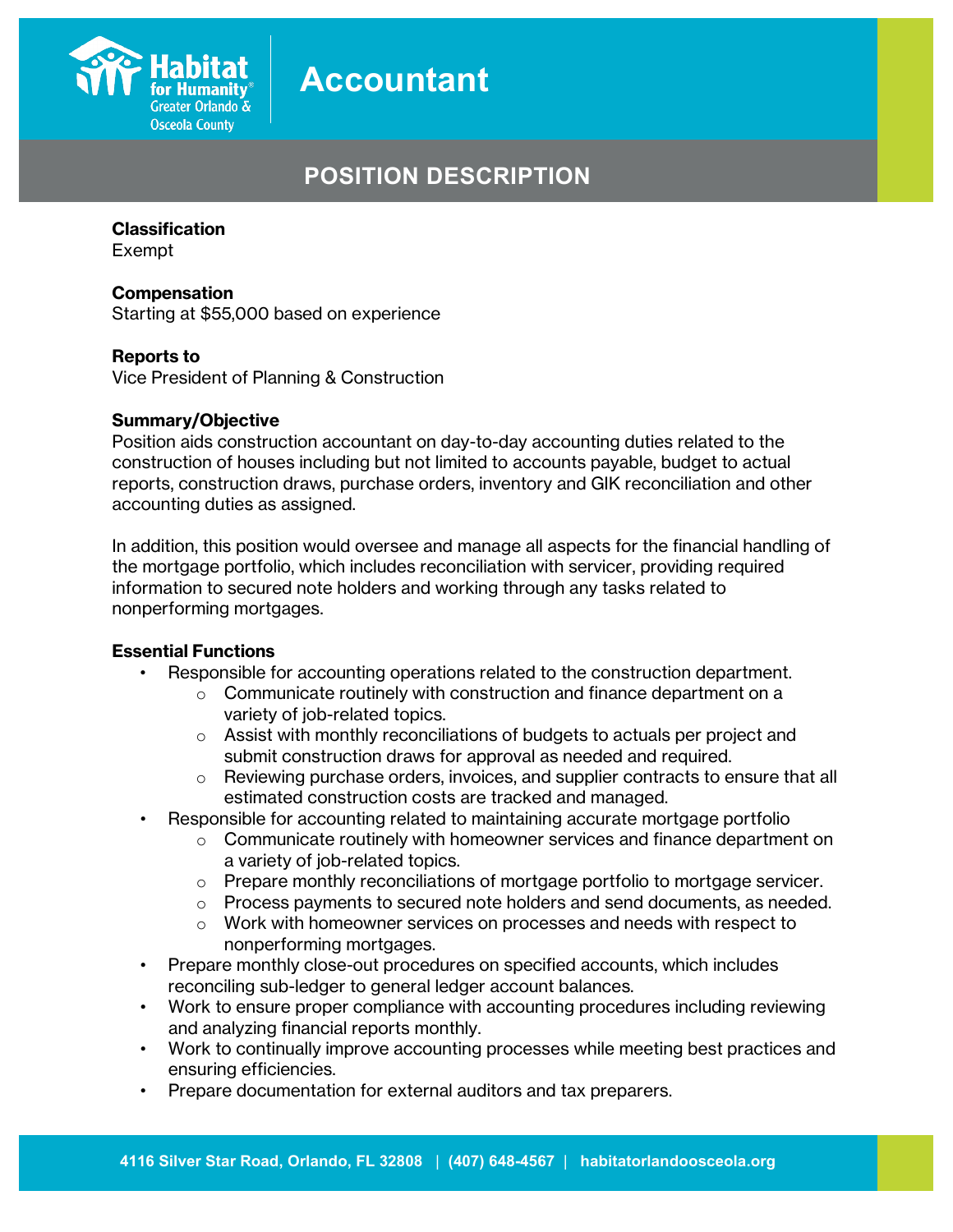

## **POSITION DESCRIPTION**

#### **Competencies**

- Passionate about Habitat for Humanity's mission and purpose.
- High energy and the ability to function effectively with a minimum of daily direction and support.
- Ability to solve problems and make decisions independently in a creative and effective manner.
- Must be a strong and organized leader with strong analytical and problem-solving abilities.
- Excellent verbal and written communication skills.
- Proficient in Microsoft Office Suite and Adobe Acrobat Pro.
- Skilled in QuickBooks.
- Understanding of construction processes & related administrative functions.
- Superior organizational skills.
- Strong initiative & self-starter.
- Enthusiasm, team-oriented and detailed.

#### **Supervisory Responsibility**

This position has no supervisory responsibility.

#### **Work Environment**

This job operates in a professional office environment or at various event sites. This role routinely uses standard office equipment such as computers, phones, photocopiers, and filing cabinets. This position may require working in various weather conditions.

#### **Physical Demands**

The physical demands described here are representative of those that must be met by an employee to successfully perform the essential functions of this job. This position requires extended periods of sitting and standing. The employee must also occasionally lift and move up to 25 pounds.

#### **Position Type/Expected Hours of Work**

This is a full-time, salaried position. Office hours are Monday through Friday, 9 a.m. to 5 p.m.

### **Travel**

Travel is primarily local during business hours and mileage is reimbursed.

### **Required Education and Experience**

Bachelor's degree in accounting 3 to 5+ years of progressive accounting experience Extensive experience with QuickBooks Must obtain and maintain annually Anti-Money Laundering certificate within first 90 days Must exhibit strong fiscal responsibility; requires credit check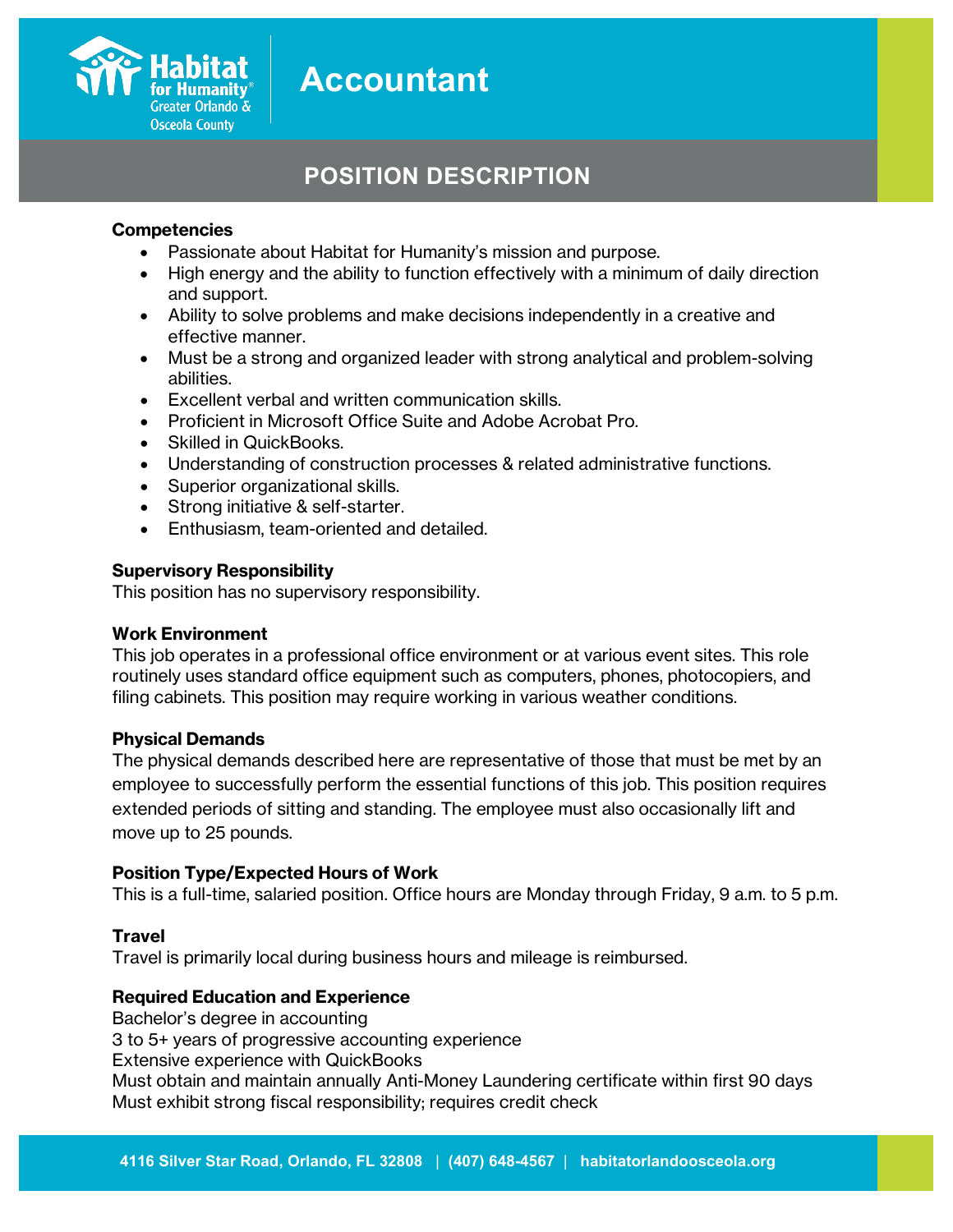

## **POSITION DESCRIPTION**

#### **Additional Eligibility Qualifications**

Must possess a valid and appropriate state driver's license.

#### **Other Duties**

Please note this job description is not designed to cover or contain a comprehensive listing of activities, duties or responsibilities that are required of the employee for this job. Duties, responsibilities and activities may change at any time with or without notice.

#### **Office Location:**

4116 Silver Star Rd. Orlando, FL 32808

#### **To Apply:**

Please send resumes and cover letters to employment@habitatorlandoosceola.org All resumes will be reviewed upon receipt.

*Habitat for Humanity Greater Orlando & Osceola County, Inc. is an equal opportunity employer and seeks to employ and assign the best qualified personnel for all our positions in a manner that does not unlawfully discriminate against any person because of race, color, religion, gender, marital status, age, national origin, physical or mental disability, sexual orientation, veteran/reserve national guard status, or any other status or characteristic protected by law.*

*3/14/2022*